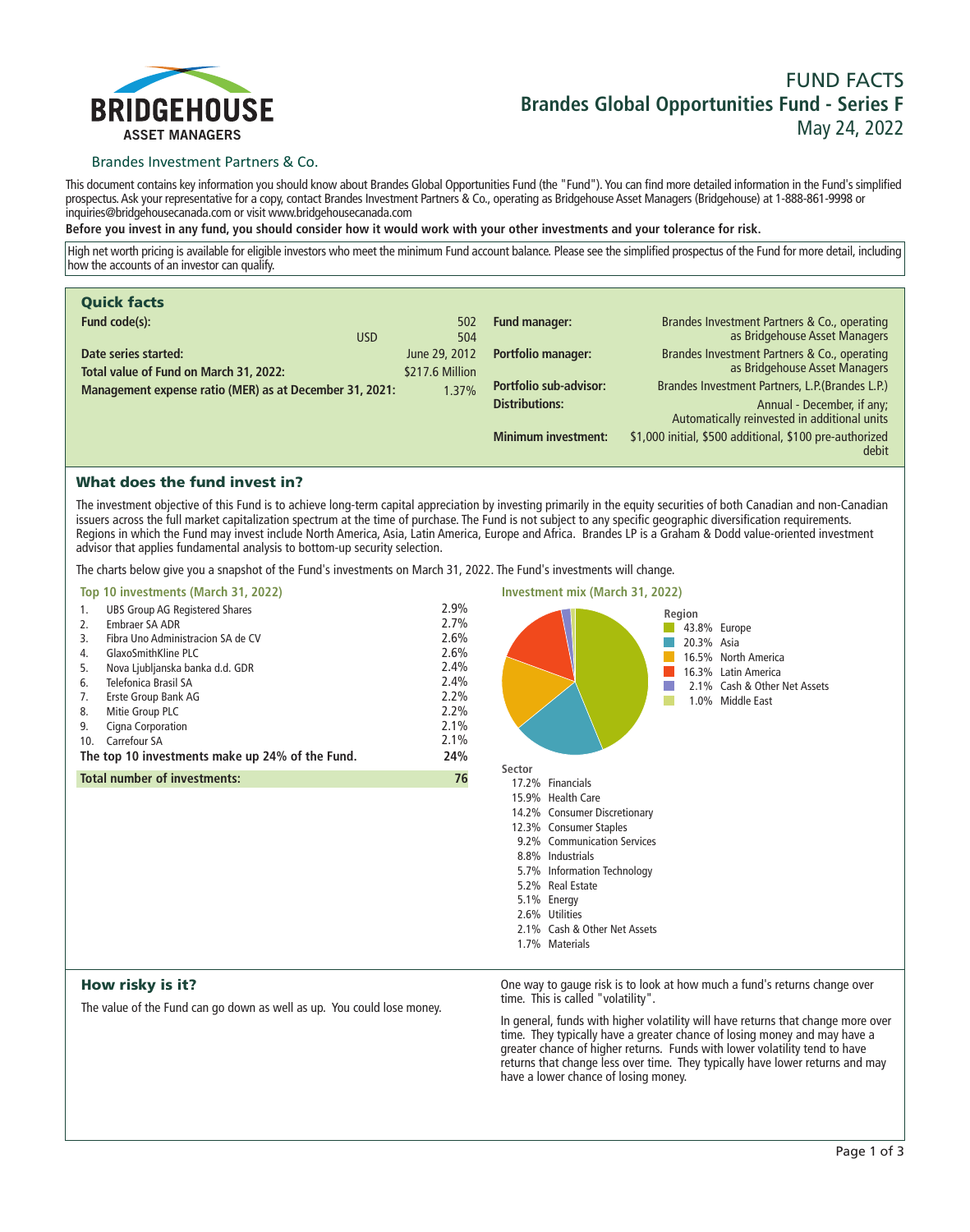

**For more information about the risk rating and specific risks that can affect the Fund's returns, see the Risk section of the Fund's simplified prospectus.**

**Like most mutual funds, this Fund does not have any guarantees. You may not get back the amount of money you invest.**

#### **Risk rating**

**Bridgehouse has rated the volatility of this Fund as Medium.**

**This rating is based on how much the fund's returns have changed from year to year. It doesn't tell you how volatile the fund will be in the future. The rating can change over time. A fund with a low risk rating can still lose money.**



## How has the fund performed?

**This section tells you how Series F units of the Fund have performed over the past 9 years. Returns are after expenses have been deducted. These expenses reduce the Fund's returns.**

**No guarantees**

### **Year-by-year returns**

**The bar chart shows the Fund's Series F units annual performance for each of the years shown. The Fund dropped in value in 2 of the 9 years. The range of returns and change from year to year can help you to assess how risky the Fund has been in the past. It does not tell you how the Fund will perform in the future.**



### **Best and worst 3-month returns**

**This table shows the best and worst returns for Series F units of the Fund in a 3-month period over the past 9 years. The best and worst 3-month returns could be higher or lower in the future. Consider how much of a loss you could afford to take in a short period of time.**

|                    | <b>Return</b> | 3 months ending          | If you invest \$1,000 at the beginning of the period |
|--------------------|---------------|--------------------------|------------------------------------------------------|
| <b>Best return</b> |               | 22.9%   January 31, 2021 | Your investment would rise to \$1,229                |
| Worst return       | $-24.1\%$     | March 31, 2020           | Your investment would drop to \$759                  |

#### **Average return**

**If you invested \$1,000 in the Series F units of this Fund on the day the Series was established it would be worth \$2,076 as of March 31, 2022. This represents an annual compound rate of return of +7.8%.**

| Who is this fund for?                                                                                                                                                                                                                                                                                                                                                                                                                                                        | A word about tax                                                                                                                                                                                                                                                                                                                                                                                                                                                                       |
|------------------------------------------------------------------------------------------------------------------------------------------------------------------------------------------------------------------------------------------------------------------------------------------------------------------------------------------------------------------------------------------------------------------------------------------------------------------------------|----------------------------------------------------------------------------------------------------------------------------------------------------------------------------------------------------------------------------------------------------------------------------------------------------------------------------------------------------------------------------------------------------------------------------------------------------------------------------------------|
| • This Fund is suitable for investors who are long term investors, who wish<br>to add the appreciation potential of both Canadian and non-Canadian<br>companies to their portfolio.<br>This Fund is not suitable as a short term investment or for investors who<br>cannot tolerate a medium degree of volatility. This Fund is also available to<br>be purchased in U.S. dollars.<br>To invest in this Fund, investors should be able to accept a medium degree<br>of risk. | In general, you'll have to pay income tax on any money you make on a fund.<br>How much you pay depends on the tax laws where you live and whether or not<br>you hold the Fund in a registered plan, such as a Registered Retirement<br>Savings Plan or a Tax-Free Savings Account.<br>Keep in mind that if you hold your fund in a non-registered account, any fund<br>distributions are included in your taxable income, whether you receive them in<br>cash or have them reinvested. |

# How much does it cost?

**The following tables show the fees and expenses you could pay to buy, own and sell Series F units of the Fund. The fees and expenses - including any commissions can vary among each series of a fund and among funds. Higher commissions can influence representatives to recommend one investment over another. Ask about other funds and investments that may be suitable for you at a lower cost.**

### **1. Sales charges**

**This Series of units does not have a sales charge option.**